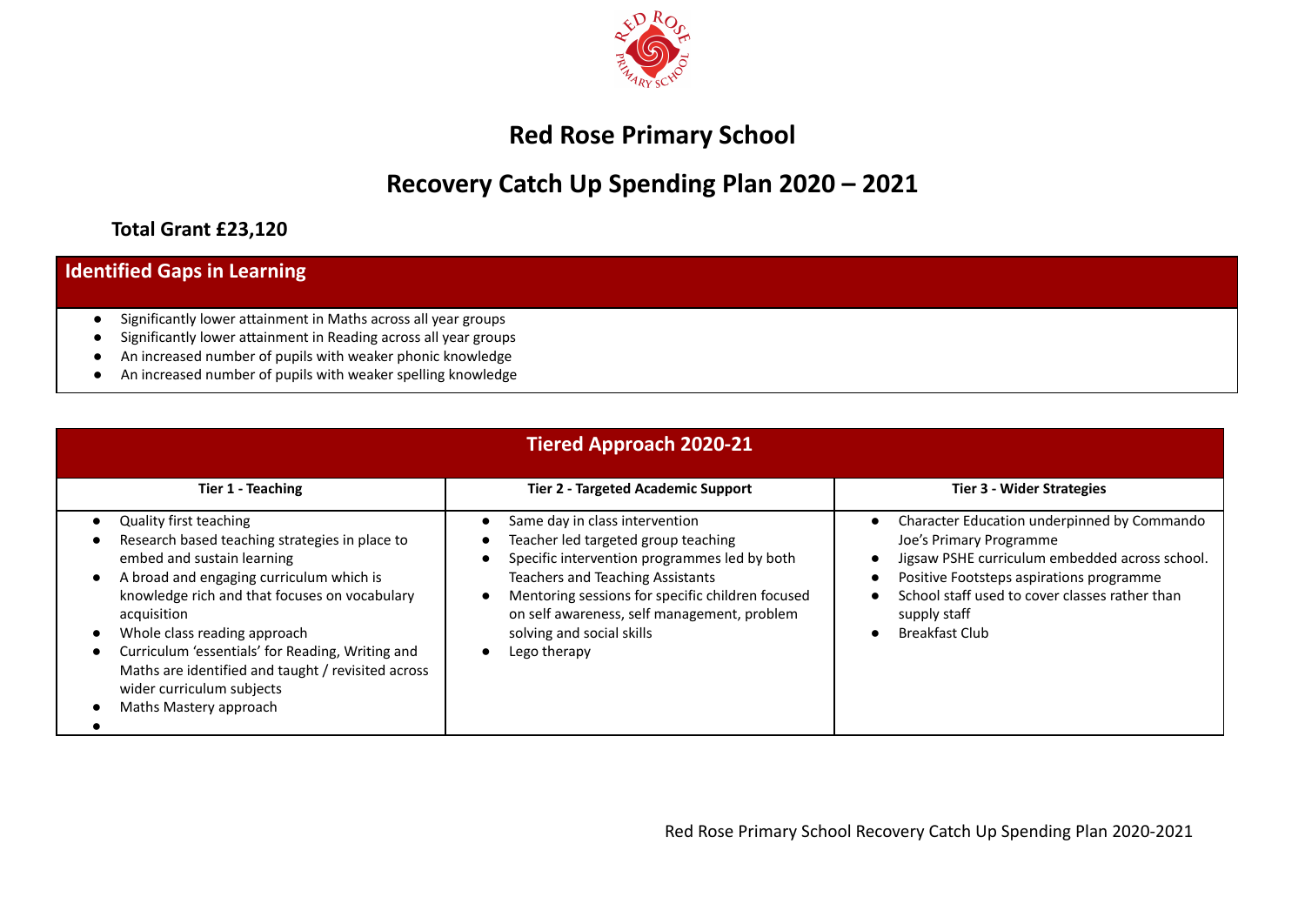

| <b>Planned Actions</b>                                                                                                                                                                                                   | <b>Desired outcomes</b>                                                                                                                                                                  | <b>Rationale</b>                                                                                                                                                                                                                                            | Cost                 | Impact                                                                                                                                                                                                                                                                                                                                                                                                                                      |
|--------------------------------------------------------------------------------------------------------------------------------------------------------------------------------------------------------------------------|------------------------------------------------------------------------------------------------------------------------------------------------------------------------------------------|-------------------------------------------------------------------------------------------------------------------------------------------------------------------------------------------------------------------------------------------------------------|----------------------|---------------------------------------------------------------------------------------------------------------------------------------------------------------------------------------------------------------------------------------------------------------------------------------------------------------------------------------------------------------------------------------------------------------------------------------------|
| Appoint an experienced teacher<br>to teach English & Maths in Year<br>3 & 4 to selected small groups 4<br>mornings per week.                                                                                             | Increased proportions of pupils<br>reaching expected level                                                                                                                               | EEF evidence that small group<br>provision can be effective (+4<br>months), particularly when led by<br>well-trained leads                                                                                                                                  | £12,476              | Small group provision in Maths had a significant impact<br>with all children making good progress. A high<br>percentage of children achieved the expected level at<br>the end of year.                                                                                                                                                                                                                                                      |
| Additional teaching assistant<br>time to provide small group<br>tuition, particularly in phonics                                                                                                                         | Reduction in the number of<br>pupils struggling to access the<br>broader curriculum through<br>weaker reading skill                                                                      | EEF evidence that small group<br>provision can be effective (+4<br>months). Systematic phonics<br>teaching is highly effective                                                                                                                              | £7600                | Particular impact was noted in confidence and<br>willingness to have a go. Children accessing additional<br>phonic tuition made great progress with a number of<br>the Y1 children achieving the PSC pass mark when<br>assessed internally. Pupil voice was positive and<br>demonstrated how pupils felt this additional support<br>had supported them with their learning.                                                                 |
| Purchase additional Lexia<br>Licenses to add-on to the<br>existing licence for the current<br>academic year.<br><b>Purchase Times Tables Rockstars</b><br>Purchase additional licenses for<br>Phonics Tracker for Year 3 | Specific interventions led by<br>Teaching Assistants allow for<br>individuals and small groups to<br>make more rapid progress.<br>Clarity for all staff about<br>expectations from units | Targeted resources and activities will<br>support Teaching Assistants to<br>deliver interventions and activities;<br>EEF suggests individualised<br>instruction can have a positive<br>impact of +3 months and digital<br>technology an impact of +4 months | £400<br>£150<br>£100 | Immediate delivery of intervention of Lexia has a<br>notable impact on children's learning and ability to<br>acquire more knowledge. Impact of same day<br>interventions is evident in whole class delivery and<br>accessing next steps. Some ability to provide<br>immediate interventions was impacted due to COVID<br>isolation of both staff and pupils.                                                                                |
| Purchase additional books suited<br>to lower attainment bands for AR                                                                                                                                                     | Provide catch-up reading<br>support for pupils with low<br>prior attainment to<br>supplement fluency sessions                                                                            | Regular reading is vital for improving<br>readers, and our current book stock<br>provides too few opportunities for<br>the lowest-attaining readers to read<br>independently.                                                                               | £300                 | New reading material purchased to support lowest<br>attaining readers.                                                                                                                                                                                                                                                                                                                                                                      |
| Access NTP tutors to provide 1:3<br>tutoring for 15 weeks for 18<br>children in KS1 and 18 children in<br>KS <sub>2</sub>                                                                                                | KS1 - improved phonic and<br>reading scores in Year 1 & 2<br>KS2 - increased proportions of<br>children achieving the<br>expected level in Reading &<br>Writing.                         | EEF evidence that small group<br>provision can be effective (+4<br>months), particularly when led by<br>well-trained leads                                                                                                                                  | £2137                | Small group tuition had a positive impact. Pupils<br>enjoyed the sessions and responded well. Outcomes in<br>books were strong and pupils retained knowledge<br>taught. As a result phonic and reading scores improved<br>for all children and an increased proportion of children<br>achieved the expected level in Reading. Results for<br>writing were not as strong and Recovery funding will<br>be used during 2021-22 to target this. |

Red Rose Primary School Recovery Catch Up Spending Plan 2020-2021